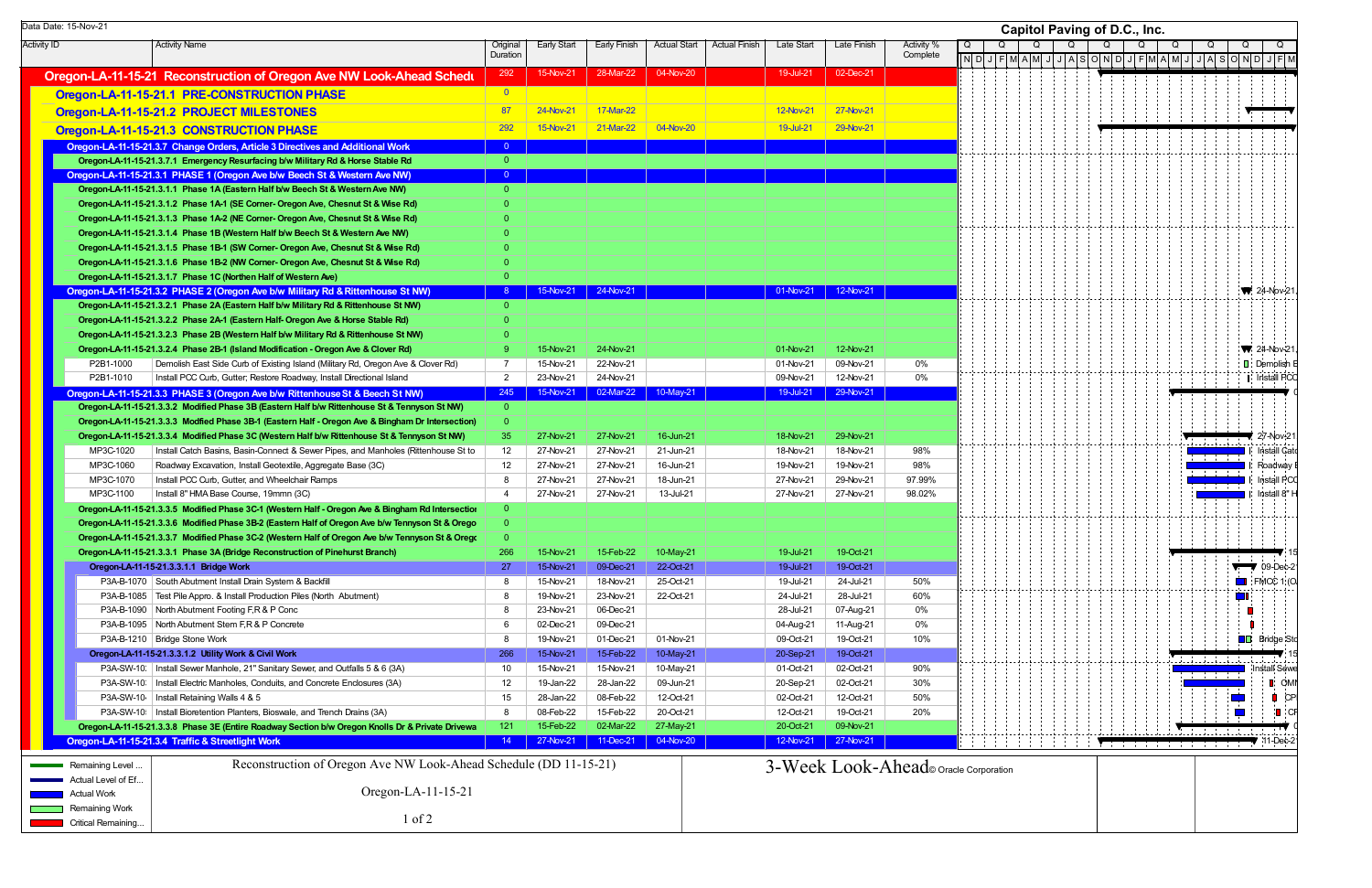|                    | Data Date: 15-Nov-21 |                                                                                          |           |                    |              |                     |                      |            |                    |            |  | Capitol Paving of D.C., Inc. |  |  |  |  |  |   |  |  |                                            |
|--------------------|----------------------|------------------------------------------------------------------------------------------|-----------|--------------------|--------------|---------------------|----------------------|------------|--------------------|------------|--|------------------------------|--|--|--|--|--|---|--|--|--------------------------------------------|
| <b>Activity ID</b> |                      | Activity Name                                                                            |           | <b>Early Start</b> | Early Finish | <b>Actual Start</b> | <b>Actual Finish</b> | Late Start | <b>Late Finish</b> | Activity % |  |                              |  |  |  |  |  |   |  |  |                                            |
|                    |                      |                                                                                          | Duration  |                    |              |                     |                      |            |                    | Complete   |  |                              |  |  |  |  |  |   |  |  |                                            |
|                    | TR-1050              | Install Traffic Foundation, Cabinet, Controller, Pole, Lights (Oregon Ave & Military Rd) | 14        | 27-Nov-21          | 11-Dec-21    | 04-Nov-20           |                      | 12-Nov-21  | 27-Nov-21          | 20%        |  |                              |  |  |  |  |  |   |  |  | lnstall Tra                                |
|                    |                      | Oregon-LA-11-15-21.3.5 Paving, Line Stiping, Signage, and Miscellaneous Work             | <b>22</b> | 14-Mar-22          | 21-Mar-22    | 24-Jun-21           |                      | 18-Nov-21  | 27-Nov-21          |            |  |                              |  |  |  |  |  |   |  |  |                                            |
|                    |                      | Oregon-LA-11-15-21.3.6 Landscape Work                                                    |           | 27-Nov-21          | 17-Mar-22    | 27-Oct-21           |                      | 19-Nov-21  | 27-Nov-21          |            |  |                              |  |  |  |  |  |   |  |  | <b>The Committee of Committee Programs</b> |
|                    | LS-1020              | Install Plants, Trees and Shrubs (Phase 3)                                               |           | 27-Nov-21          | 17-Mar-22    | 27-Oct-21           |                      | 19-Nov-21  | 27-Nov-21          | 20%        |  |                              |  |  |  |  |  |   |  |  |                                            |
|                    |                      | Oregon-LA-11-15-21.4 LUMPSUM ITEMS (Non-Construction)                                    |           |                    |              |                     |                      |            |                    |            |  |                              |  |  |  |  |  |   |  |  |                                            |
|                    |                      | Oregon-LA-11-15-21.5 POST-CONSTRUCTION PHASE                                             |           | 23-Mar-22          | 28-Mar-22    | 29-Mar-21           |                      | 28-Nov-21  | 02-Dec-21          |            |  |                              |  |  |  |  |  |   |  |  |                                            |
|                    | CLO-1010             | Final Punch List & Walk-Through                                                          |           | 23-Mar-22          | 28-Mar-22    | 29-Mar-21           |                      | 28-Nov-21  | 02-Dec-21          | 30%        |  |                              |  |  |  |  |  | . |  |  |                                            |
|                    |                      | Oregon-LA-11-15-21.6 Delays, Additional Work, and Changes                                |           | 15-Nov-21          | 07-Dec-21    |                     |                      | 27-Oct-21  | <b>17-Nov-21</b>   |            |  |                              |  |  |  |  |  |   |  |  |                                            |
|                    |                      |                                                                                          |           |                    |              |                     |                      |            |                    |            |  |                              |  |  |  |  |  |   |  |  |                                            |
|                    |                      |                                                                                          |           |                    |              |                     |                      |            |                    |            |  |                              |  |  |  |  |  |   |  |  |                                            |
|                    |                      |                                                                                          |           |                    |              |                     |                      |            |                    |            |  |                              |  |  |  |  |  |   |  |  |                                            |
|                    |                      |                                                                                          |           |                    |              |                     |                      |            |                    |            |  |                              |  |  |  |  |  |   |  |  |                                            |

| Remaining Level               | Reconstruction of Oregon Ave NW Look-Ahead Schedule (DD 11-15-21) | 3-Week Look-Ahead oracle Corporation |
|-------------------------------|-------------------------------------------------------------------|--------------------------------------|
| Actual Level of Ef            |                                                                   |                                      |
| Actual Work<br>Remaining Work | Oregon-LA- $11-15-21$                                             |                                      |
| Critical Remaining            | $2$ of $2$                                                        |                                      |
|                               |                                                                   |                                      |

| n |  |
|---|--|
|   |  |
|   |  |
|   |  |